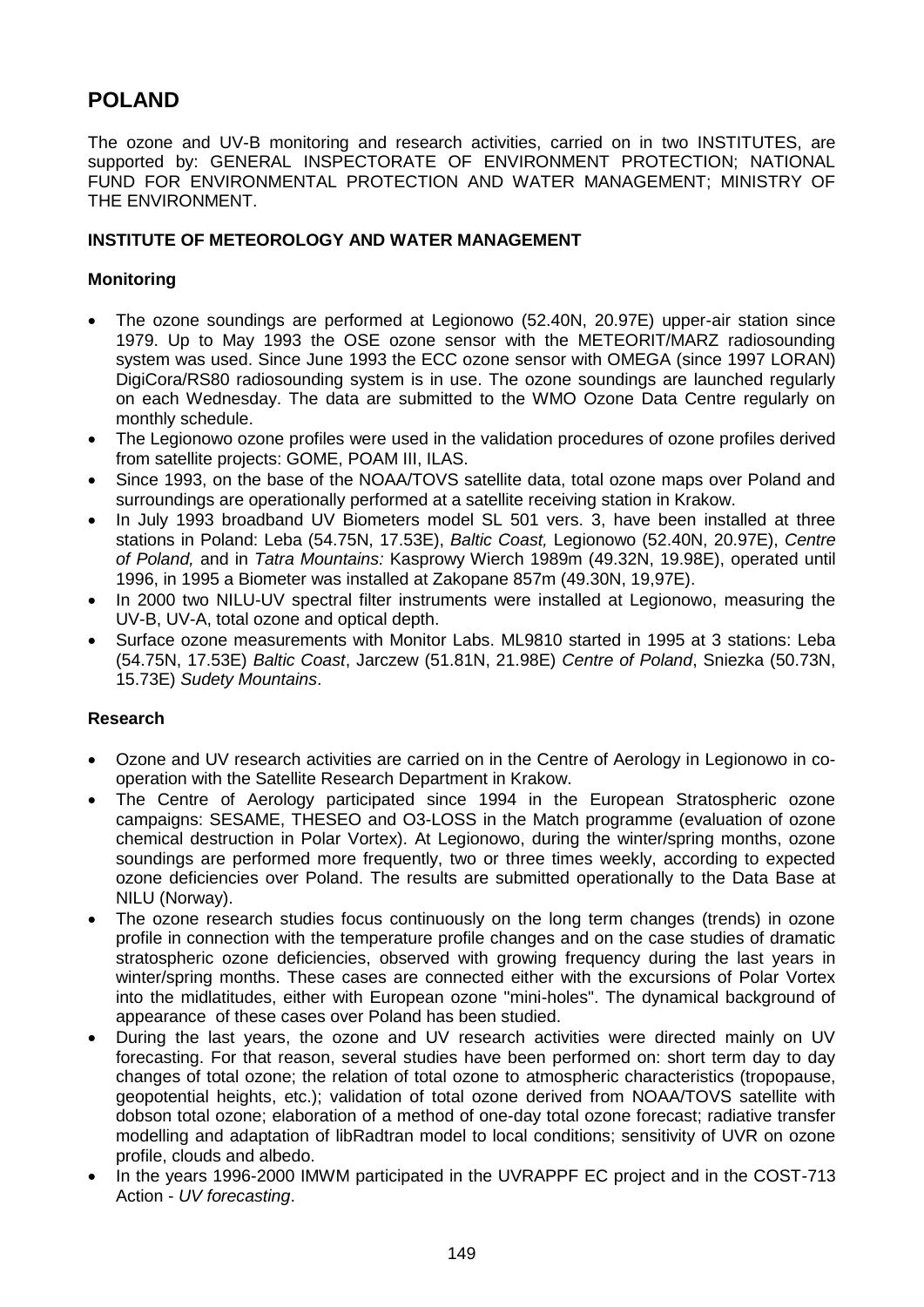On the base of these research experiences a method of UV Index forecast for Poland has been worked out and implemented operationally.

### **Public information**

 Since 1999 the UV Index forecast for Poland is available from May to August on [www.imgw.pl.](http://www.imgw.pl/) One of the key tasks of COST-713 Action - *UV forecasting* was the development of efficient methods for dissemination of the UV Index forecasts and for warning the public against the possible detrimental health effects. A booklet "UV Index for the Public" has been prepared (with polish participation) and published in 2000 (EC publications). In 2001 a polish version of the booklet, "Indeks UV a człowiek", has been prepared and published by the IMWM, sponsored by the INSPECTION OF ENVIRONMENT PROTECTION.

# **POLISH ACADEMY OF SCIENCES - INSTITUTE OF GEOPHYSICS**

## **Monitoring**

- Measurements are carried out at the Belsk Observatory (51° 50' N. 20° 47'E).
- Since 1963 total ozone measurements and Umkehr series have been performed by means of the Dobson spectrophotometer. In 1991 Brewer spectrophotometer was installed. Total ozone and Umkehr profile series have been re-evaluated in 1983 and 1987 respectively.
- The Dobson and Brewer spectrophotometers are regularly calibrated. The recent calibration of the Dobson instrument took place in 2001 at Hohenpeissenberg, and Brewer instrument was calibrated against Brewer#17 maintained by International Ozone Corporation in 2001.
- The ozone data are regularly submitted to the WMO Data Centre in Toronto. The mean daily values of total ozone are also submitted operationally to the Laboratory of Atmospheric Physics, Aristotle University of Thessaloniki, Greece, and to the World Ozone and UV Data Centre in Toronto.
- Systematic measurements of ground level ultraviolet solar radiation (UV-B) with the Robertson-Berger meter have been carried out since 1975. In 1992 UV Biometer SL501A was installed. Spectral distribution of UV radiation has also been monitored with the co-located Brewer spectrophotometer.
- The surface ozone measurements with Monitor Labs, ML8810 meter started in 1991, and since 1992 NOx measurements have been performed with Monitor Labs, (ML8841) meter.

#### **Research**

- The ozone research activities mainly focus on statistical analyses (trends) on local and global scale, and methodology of ozone measurements. The changes in the ozone layer over middle altitudes are examined in connection with changes in the dynamic factors characterising the atmospheric circulation in the troposphere, the lowermost stratosphere, and the stratospheric overworld. The study is focused on the role played by the dynamical factors in ozone variability, because natural dynamical processes in the Earth's atmosphere can perturb the recovery of the ozone layer.
- Factors influencing the UV radiation (ozone content, aerosol, cloudiness) are studied, with particular emphasis on the response of UV radiation to forcing factors, at various time scales.
- The Belsk UV data series is the longest time series of UV measurements in Europe and similarly to ozone series is a subject of intensive study. In the studies of the UV-B variability advanced statistical methods such as wavelet decomposition and multivariate adaptive regression spline are used.